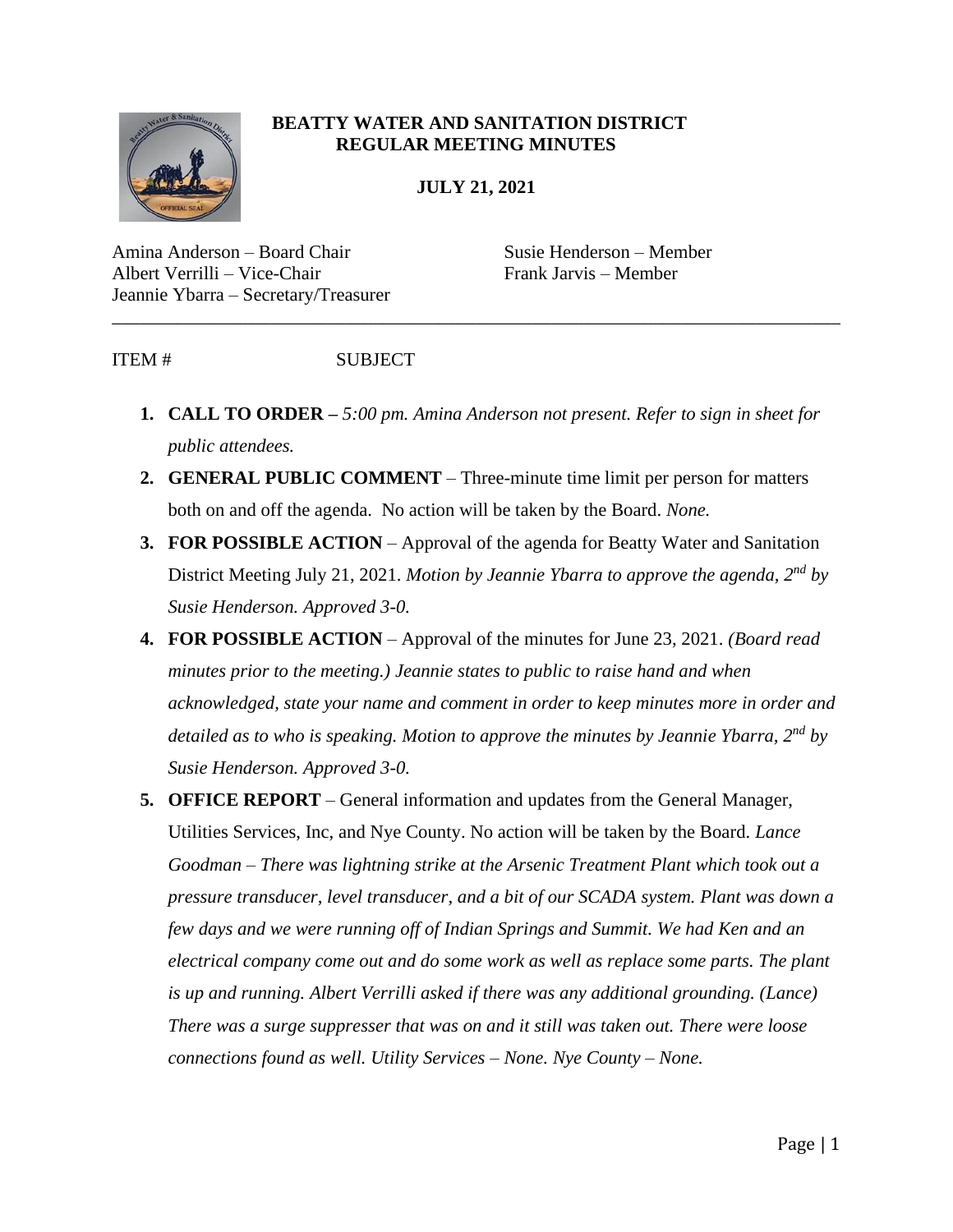- *6.* **FOR POSSIBLE ACTION** –Discussion, Deliberation and Possible Decision on Board member letter of interest from Frank Jarvis and all matters pertaining thereto. *Jeannie reads off letter of interest from Frank Jarvis out loud. Albert: Sounds good to me, all in favor? (All agreed) Approved 3-0.*
- **7. FOR DISCUSSION** Overview of the "Community Source Water Protection Plan for Public Water Systems in Nye County" and supporting information about Beatty Water and Sanitation District's source water protection areas and all matters pertaining thereto. *(Presentation power point attached.) Kim Rigdon introduces herself. Works for the NDEP Bureau of Safe Drinking and runs the Source Water Protection Program in Carson City for the State. Jill Sutherland introduces herself. She is an engineer with Resource Concepts, firm in Carson City. What they do, with Kim's supervision, they provide technical support with the Source Water Protection Program. Raj Solomon introduces himself. Is with NDEP and is the facility manager for BWSD and will be over seeing all regulatory and compliance issues for the system. Kim: Our goal is for you to know what to ask or how to get help. ISWPP (Integrated Source Water Protection Program) is not a mandatory program and everything in the program isn't something you have to do. It's for you to have some strategies to have for you to protect the water that you have. Resource Concepts is the buffer between the Utility and the State. They're great because they can get into the technical detail and tell you if there is going to be an environmental impact from a scientific viewpoint. Kim elaborates on the "Plan" that was completed in 2012 for Nye County. The purpose of the plan is to get a conversation going which worked because Amina had reached out. Understanding who your partners are very important. (Jill takes over presentation.) The source water protection area includes the 3 active wells (Summit, Indian Springs, EW-4) as well as 1 inactive well (Well 1). Jill explains the represented example model in the presentation which test "Time of Travel" in intervals of 2, 5, 10 years. Jeannie asks if there is a breakdown of how far the distance is compared to where the well is and the specified line year mark is. Jill responds with the model would be specific to whatever well the model is ran on. It is based off of the pumping capacity, the screened interval, the local aquafer properties of the well. You*  want to establish it for a management area boundary. After the conversation with Amina, *the highlighted management strategies are more pertinent to Beatty Water. Public*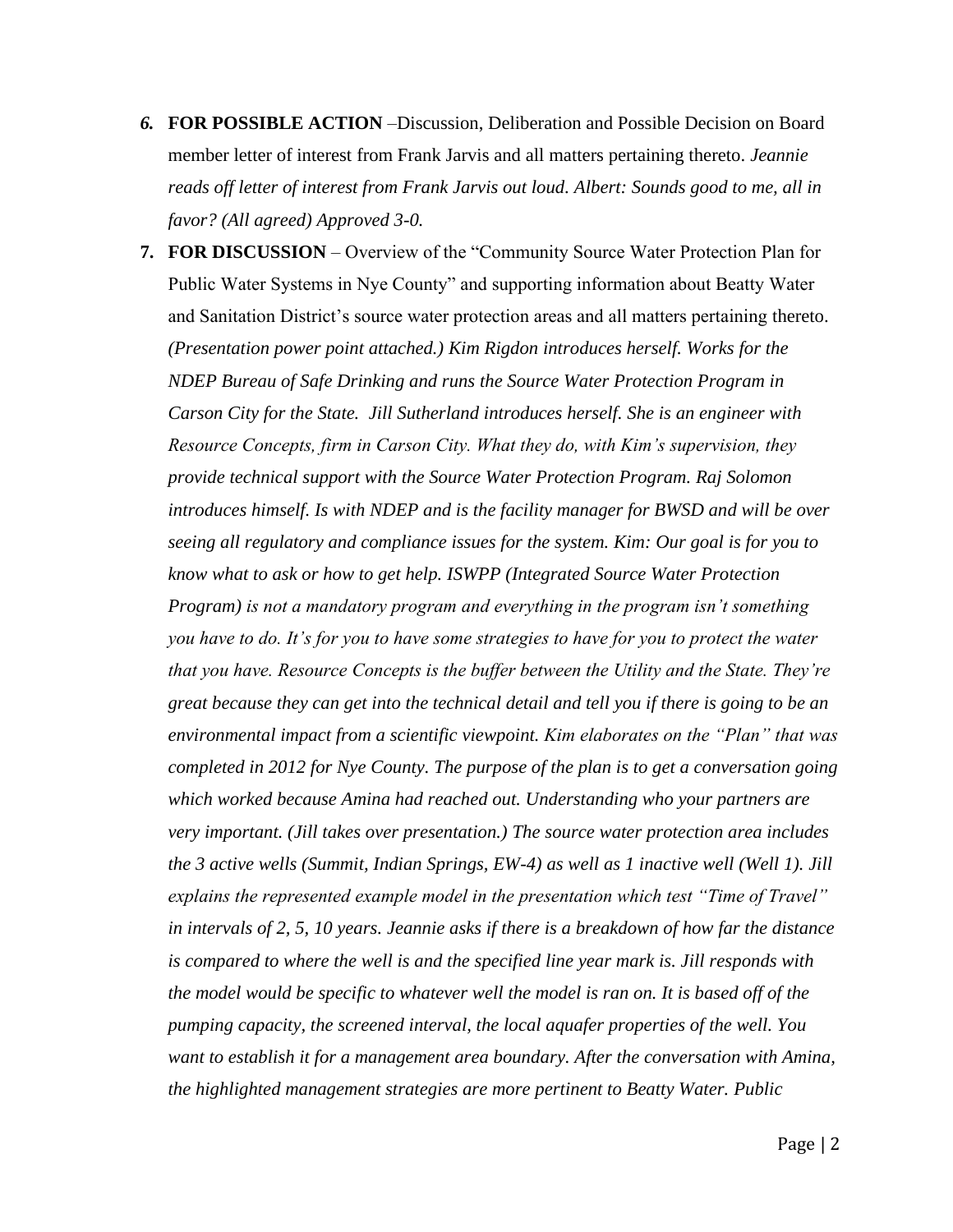*education efforts not only for the Utility and community, but for possibly the mining companies, land managers and other partners. Continued coordination with stakeholders not just the local folks, but when you need support can you get support for decision making at the county level at the higher level on what you can and cannot do. Notification from the State for new drilling permits. What Beatty Water has right now is a 5–10-year capture area in the plan. Was told about what they have going on out in the areas and a permit renewal was just done for Bullfrog. Blue areas on the map are pertinent to Bullfrog and your source water protection area is the orange and yellow area. You need to look into the well characteristics: depth, construction, aquifer and from there access what the potential risk is to the well. Summit and Indian Springs are deep*  wells so contamination on the surface is probably not much of an issue. Lance brought up *that there are other drillers on BLM land that are much closer to our area. That leads us to what is all this information good for? It gives you questions to ask. That way the board can be appropriately informed and can confidently make decisions on what steps to take next. (Opens the floor to some discussion on what kind of questions to ask.) Which folks are near our wells? Do we want them to come in and present to us? Do they know they are in a source water protection area? Kim: Other questions that might come up are what kind of partnerships do you have with the land management/community near or around the protection area. You might want as a board to invite them and discuss what are they doing on a regular basis. The communication and dialogue are something that is really important. Jeannie: We should be able to contact the State and find out who the rigs belong to? We kind of know only from process of elimination of who it's not. Does the State have that information? Kim does not know the answer. Mentions another great partnership to have would be the with the Town Advisory, when they receive information, it can be passed on to us. Already going down the right path by having the right people at the meetings and have the source water protection areas laid out as a guideline and making sure the people know what the concerns are. Jeannie: One of our other concerns isn't so much about how close they are to our well heads, but our water mains run across the BLM land we lease and they are parking their heavy equipment right on top of them. That was a big part of it. Mike Young: When you started your presentation you said there wasn't a regulatory requirement, so the town they have this well and they have this*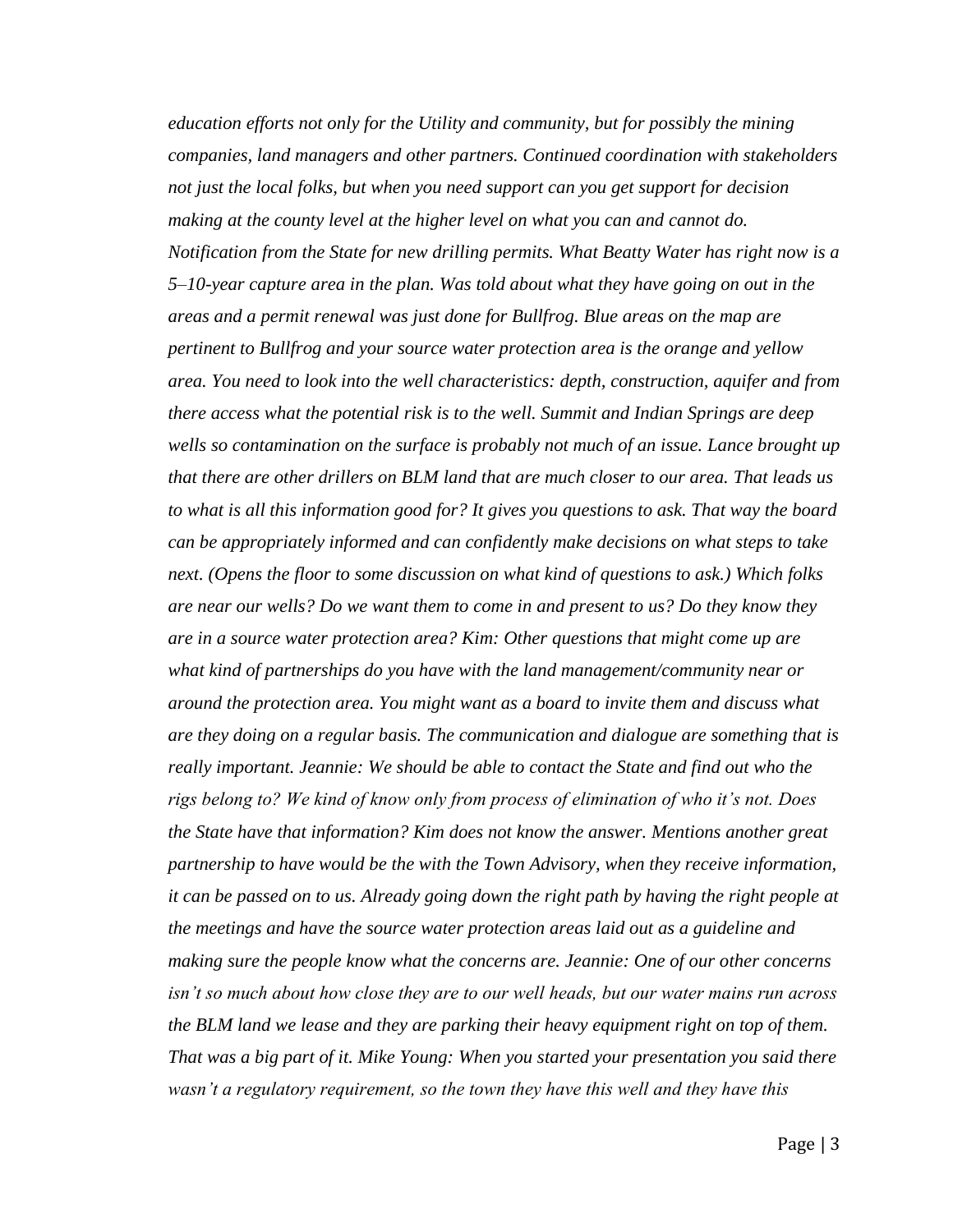*protection area that they defined, that's just a picture on a piece of paper? There's no regulation as me as a mining company or whoever that I can't drill in that shape? Kim: Technically no, there's not a regulation. Mike: Well, why not? Kim says that is an excellent question and goes on to explain as to why that is. Local communities all had differing opinions on if they wanted restricted areas in their source water protection. The State decided that they would leave it up to the communities to come up with what they see fit. Doesn't mean you can't make restrictions, just mean the State isn't dictating how that should be done. Jeannie mentions we have a whole binder on the source water protection which includes several items that were added from back in the day. Raj mentions that he has worked a lot with the BLM and when they do their NEPA (National Environmental Policy Act) process a comment can be put in for recommendation for best practice to not take heavy equipment over the water mains or parking rigs on top of them. That could be put in as a condition into the permits. Jeannie mentions to them that Amina probably had more questions, but can listen back and email over any questions she has. Jill says that we can coordinate meetings and do research on planning. Albert asks if they do any active flow rates to use as a mapping device to see if there are other ways to bypass contaminants? Jill mentions that they don't do that, but there are great tools to use on Viewers where you can do several things as well as map overlay. Albert talks about how the mines will be possibly be leasing water out at Sarcobatus Flat and asks if we would be a purveyor? How would NDEP be involved with that if there was any contamination or spills? Where's our liability? Kim says leasing our water rights does not make you a public water system. What makes you a public water system is certain criteria in which you serve 25+ people during a certain amount of time. Making you a purveyor which makes you subject to drinking water law. If you're leasing water that has nothing to do with drinking water but with division of water resources. No more questions were asked.* 

**8. FOR POSSIBLE ACTION** – Discussion and Deliberation and Possible Decision on Will Serve application from Edward Huffman for 1050 Knight Ave., parcel number 018- 221-09 for 3 water units and 2 sewer units and all matters pertaining thereto. *Jeannie: What this is basically is that he had already tied into the system and had only paid for 1 sewer, but because of what he had hooked up he needed to pay the extra capital fees.*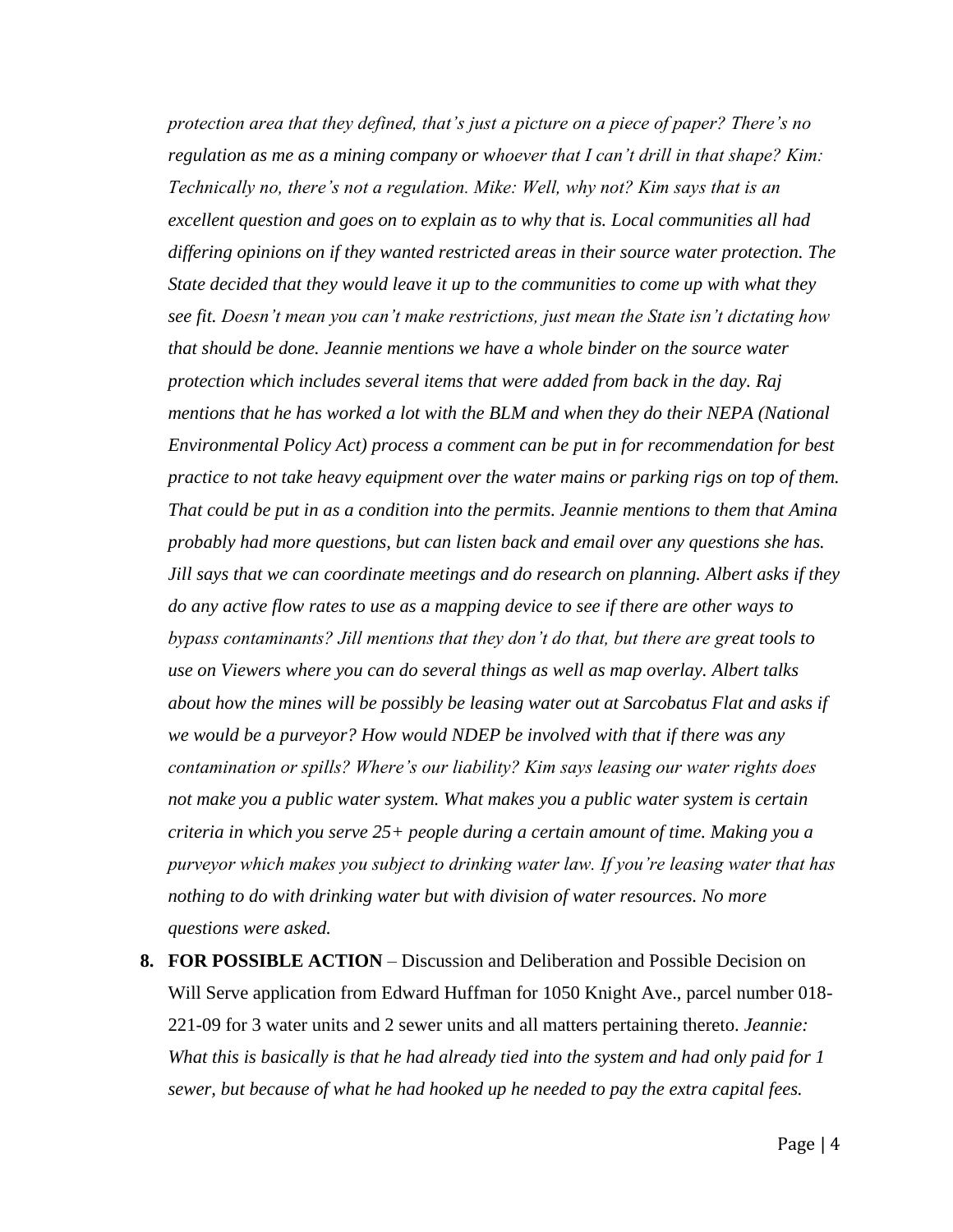*They came in and paid and the service is already there so the only thing to do is approve the Will Serve. Jeannie motions to approve the Will Serve now that he is in compliance. Frank asks before it motions if there can be more clarification and details about what had taken place. Jeannie gave more of the back story and what was initially told. Motion again by Jeannie to approve the Will Serve, 2nd by Frank Jarvis. Approved 4-0.*

**9. FOR DISCUSSION** – Discussion and Update on the proposed process to establish a utility agreement to use the Districts' water from Oasis Valley for North Bullfrog Mining and all matters pertaining thereto. *Mike Young is the main speaker. Letter of Intent was signed and given back in 2012. Third-party engineering report was given in 2013. Bottom line today we are not prepared to ask you for anything. Ultimately, at the end of everything will ask for another letter of intent. Still very interested in executing another Letter of Intent to lease out water rights. Can not tell us today how much, but will be doing an update to the project data. Once they get the information will come to Beatty Water with a proposal. Back in 2012 was going to build a different size mine and focused on the Mayflower. During that time the process was all in Oasis Valley Basin, resulting in a much higher request. The LOI contains a lot of detailed information. They want to update technical information and where they need water from and come back and due the same process again with Beatty Water. If you look on the map the two locations pin pointed are where the recent pump tests have been done and had initially thought was going to be 150 gpm but was closer to 300 gpm and there was not very much draw down. Plan is to do two additional pump tests, one at each well, at a higher flow rate and higher duration. Permitting will be around 8-10 weeks and pump tests 3-6 weeks. Will be coming back around December to update LOI. Jeannie comments to be clear we are not holding you guys up; we have to wait for your information. Mike says absolutely not, we have additional studies to be done and we know the balls in our court. Albert asks what was the time interval between what they thought the pumping rate was going to be and what is actually is now. Mike says they have been exploring for 10 years, so the expectation came from all the holes the made out there. When they made the two wells that was not the case. Albert mentions if it could have something to do with the recharge and Mike says he doesn't believe that is the case. He thinks the water has been there, just haven't properly defined it. Albert mentions the possibility of getting a sample done for*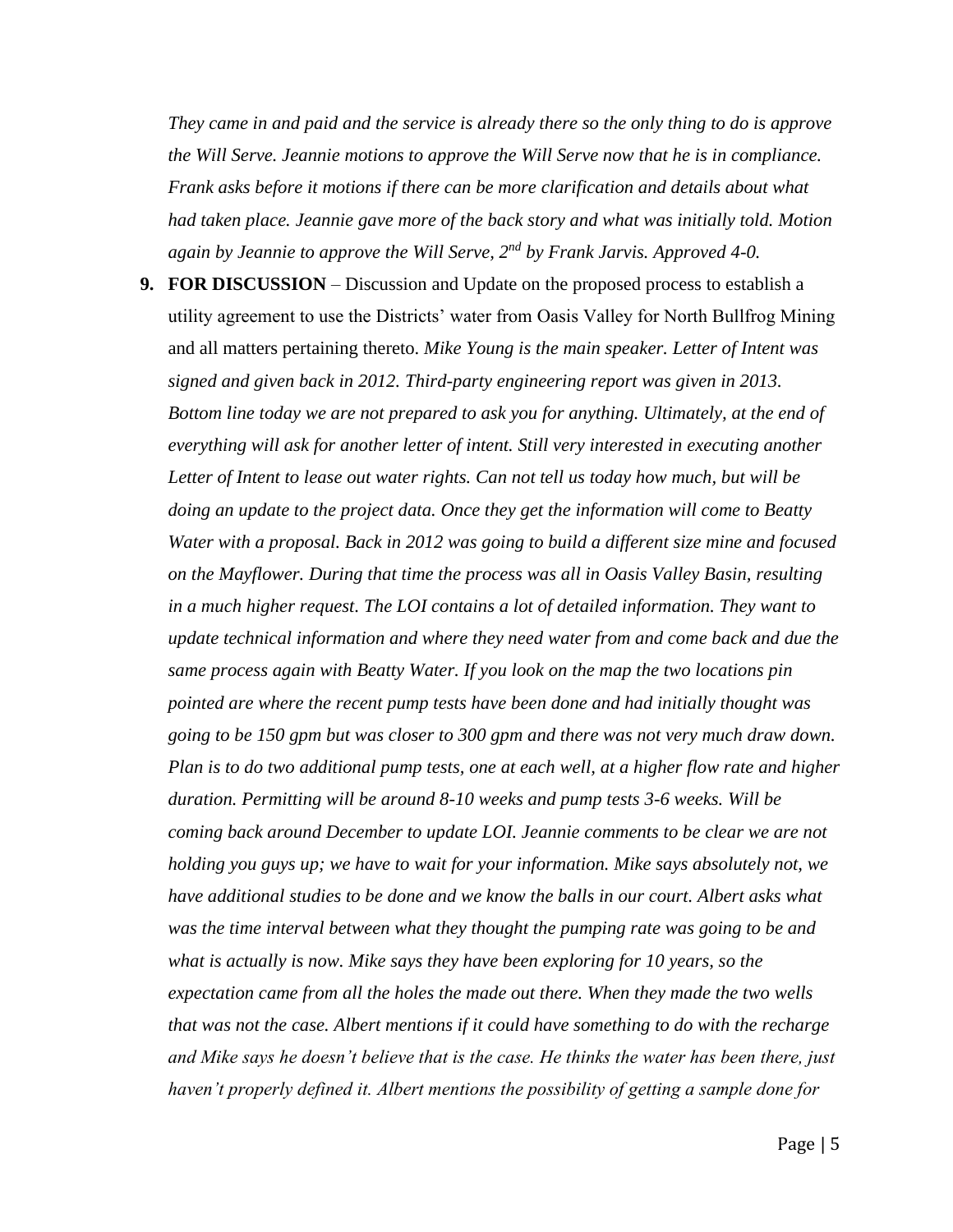*future use just to see what quality water is there. Mike says that has been done, was mentioned last time and believes was below the drinking water standard. Sampling will be done through out the pump tests and will share that information with us. Frank asks if the name will be Changing on the Letter Head. Mike says as everyone knows an offer was made, but not much is known yet.* 

**10. FOR POSSIBLE ACTION** – Discussion and Deliberation and Possible Decision on ruling for the 25 pre-paid hook-ups originally paid by Ron Smith and Lillian Pernet at 400 S. First. St (Parcel 018-201-68) at the request of Steampunk Enterprises LLC and all matters pertaining thereto. *Jim mentions this is Ed Ringle's property and that Ed told him it was much like Boulder Ridge because it is developed. Jeannie says that she doesn't really understand, that it is two different scenarios. Boulder Ridge has multiple metered hook ups, we are talking about a piece of land that has one hook up. Albert comments that there were some hook ups there before and had some installed by the Water District as well as paying the full capitals and within the asked timeframe so he doesn't see the comparison. Jim says he doesn't know enough to argue. Jeannie: From everything I have seen we are passed the timeframe. They gave him the go ahead in 2008 and here we are 13 years later and nothing happened. Jim: He (Ed Ringle) just bought the property like 2 years ago. Jeannie: But the units we are talking about were bought back in the 90's and split up. From what I read in 2008 he wanted those units, they were given to him and needed to apply for a Will Serve and never did. Frank: So, from the last meeting is this the one that has the actual meter? Jeannie: He has one ¾" meter there so out of the 25 he has one hook up. Frank: Right, but I'm trying to remember from the last meeting... it was said that if you put a meter in, it's developed. Is there a difference? Jeannie: So, he has one meter, one ¾" meter, which is out of the 25 units. Frank: So, does that make a difference too, I know where you're going with it, but where does it say he has to use it within the 90 days? Do you have a policy on that? Jeannie asks for the policies and mentions it is in the Will Serve as well. Asks for a copy of the Letter of Intent as well. Albert mentions that it is possibly in rule 19. Discussion about the process of the Will Serve takes place. Frank says that they put a precedent from years ago. Jeannie gets confused about the whole situation and about Steampunk recently buying the property. DeLee says the property was marketed with the 25 units. Jeannie says she doesn't*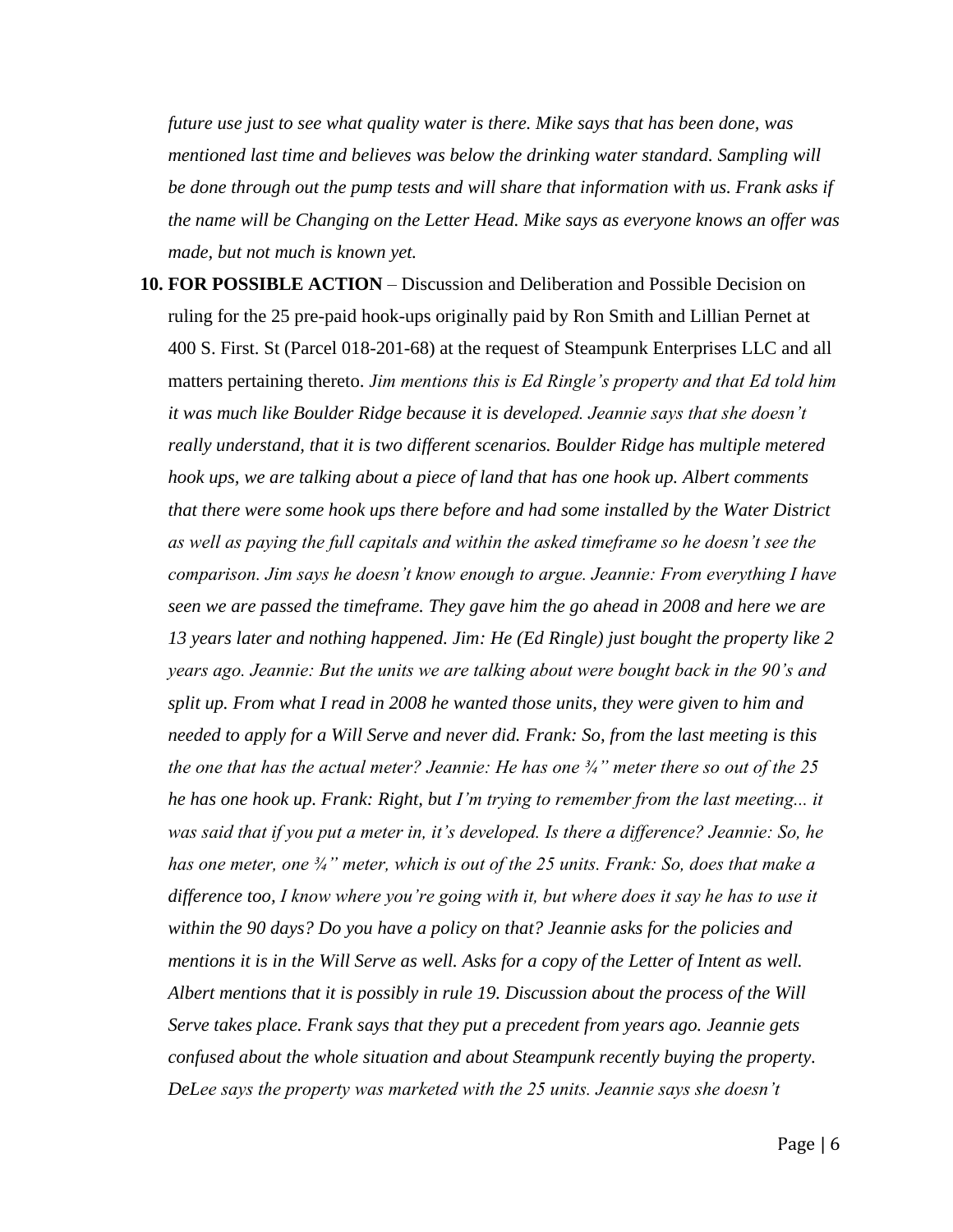*understand how it was marketed that way if there isn't 25 developed units. There's not even a sewer hookup there. Frank asks if Atomic Inn developed all their units and if we are doing something different now. Jeannie: In my opinion, and this is my opinion only, if he wants to pay to upgrade the meter size for the water side of it and then pay all the capital fees for the sewer. Lance talks about doing a fixture count and actually going out and checking out the sewer and the manhole that is there. Jeannie talks about that this is a whole different conversation than what took place in 2008/2009, now this is Ed as an individual recent owner wants to keep units back in 1980. Frank asks what was the deal made in 08 with Pernet? Jeannie responds with saying she was giving the units, but had to put in a Will Serve and have developed which was not done. Susie mentions he only bought those two years ago so why does any of that apply? You buy the property as it is. Frank says we have a decision now do we want to go along with that or not. I'm not satisfied with that (the Will Serve) that says I have to develop within 90 days. I would think that needs to be in a rule. Teresa mentions she believes its in Rule 19. Jim mentions if we want to table it for now and have Lance look into what he needs to. Frank mentions we could be held liable for our paperwork and Jeannie mentions about the previous attorney already looked into everything. Frank says if that it something we want to look into could it could be expensive. Jeannie says if it's already in our rules, we could take a chance and go with it. As long as I feel that we are doing the same thing for everybody and following our rules. If we start letting things go… Susie says might as well not have any rules to follow. Frank says there's always gray area. There's already been a precedent. Jeannie says yes, by a whole different Board. Frank says its already Beatty Water and I think we should still look into it. Jeannie says well are we setting ourselves up for disaster for when the next developer comes in and wants the same deal. Frank says well I hope we can negotiate some kind of deal if a developer comes in. Jon Delee makes comment that we should update our rules as times change and its not right that capital fees get lost during transfer. We are supposed to be selling water and we are way under capacity of what the system can do. Let's get people in here. We need to make it easier for them to build not harder. Jeannie goes into detail to explain to Delee about general money that comes in and capital money that comes in. Jeannie also goes to mention that she is not apposed to develop at all, she just wants for one person to be held to the same*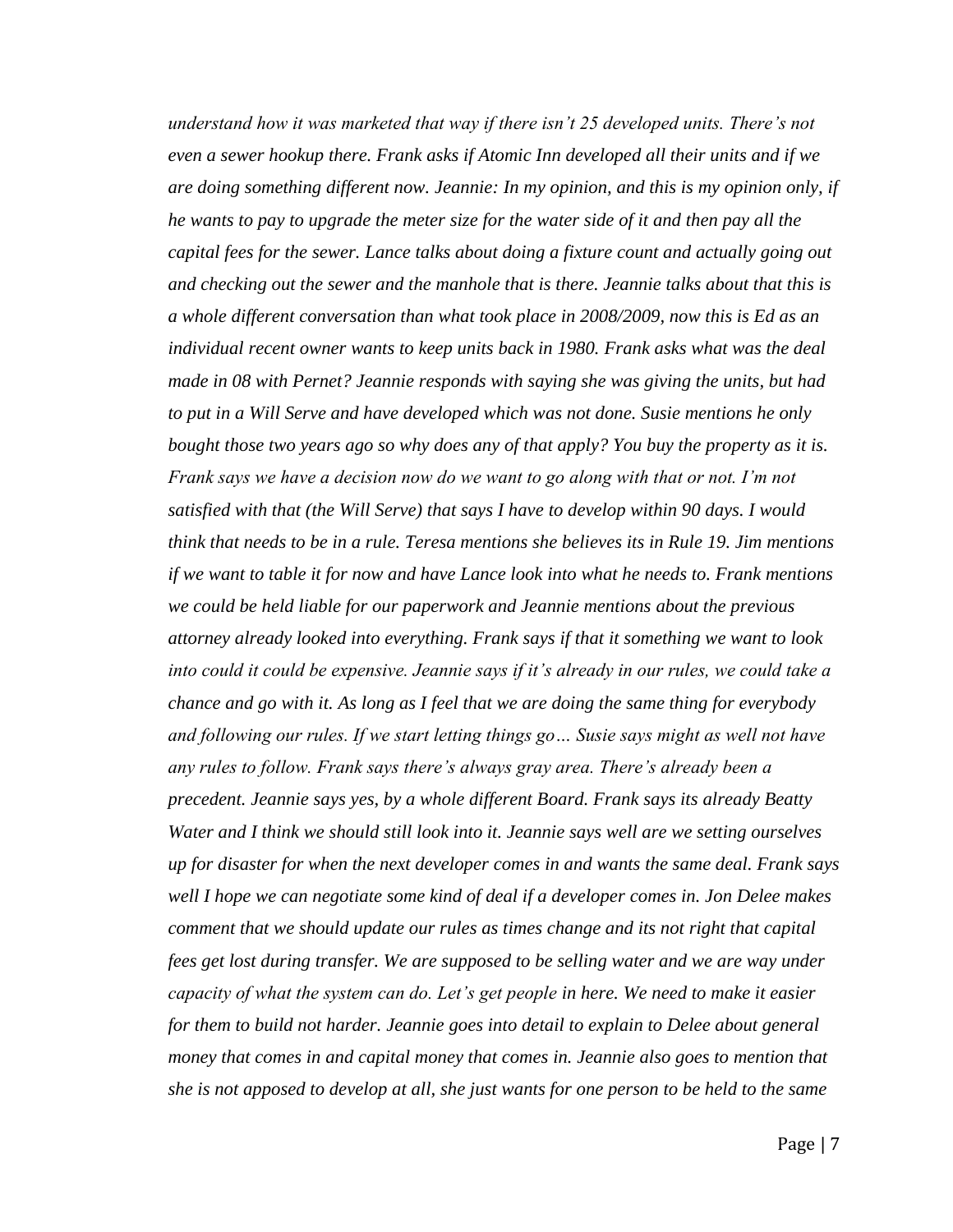*standard that the other is. She mentions how we recently had a customer out of compliance pay their capital fees full, now we are going to give this developer a break for the betterment of the town. It's not fair. So, if we are going to change the rules, it's going to change for everybody and see where the chips fall and see what it does to us in the long run. Carrie Radomski goes to say that you want to have rules and structure but also as customers come in and lay that check down it's clear and concise as to what they are obligated to like what Frank is saying. She says that this is a very unique situation and if a new customer comes in and their realtor says hey this land is developed and it's not, it's their responsibility to check into it. If you are going to consider it this time and allow it that could be your defense because there is documentation on this piece of land and an exception to the rule. Hopefully there's not anymore capitals out there just like this cause that can open a whole other thing. Albert comments in and says that we are not an economic development organization, we are a service organization to protect the water rights in this town, make sure there is delivery, that we have the right standards met and people who paid in their capitals, that's their investment in the whole system. You start down playing the other capitals then you degrade the people's contribution from previous years. You are taking away their capitals because there's more people on the system, you divide it by that larger number, they have less of an interest in it. So no, we are not an economic development corporation. I'm sorry, Ed Ringle does wonderful things in this town and has great plans, but he did not due his due diligence. I can't help that. He's the professional developer. His problem with the flood zone, sometimes you get so much enthusiasm you over step what you are doing, but that can not fall back on the Water District to make those corrections. We need to just be a provider, a purveyor of water, good quality, make sure it's here when needed, fire protection, redo the lines at the best of our ability as we go on, that's our primary goal. Developers just need to be more careful. That's the way it's got to be. If it doesn't pencil out for the capitals and the way we are set up and the rules and how it is right now then it doesn't pencil out. Albert also says he wasn't convinced before and neither was the previous manager, Rob Shirley. He agreed that it was an error of the Board and I agreed with that. It's a mess that wasn't in our making and it would be a mistake to go back and make it again. Jeannie says what if he pays to upgrade the meter and pays the capitals for the sewer? Albert*